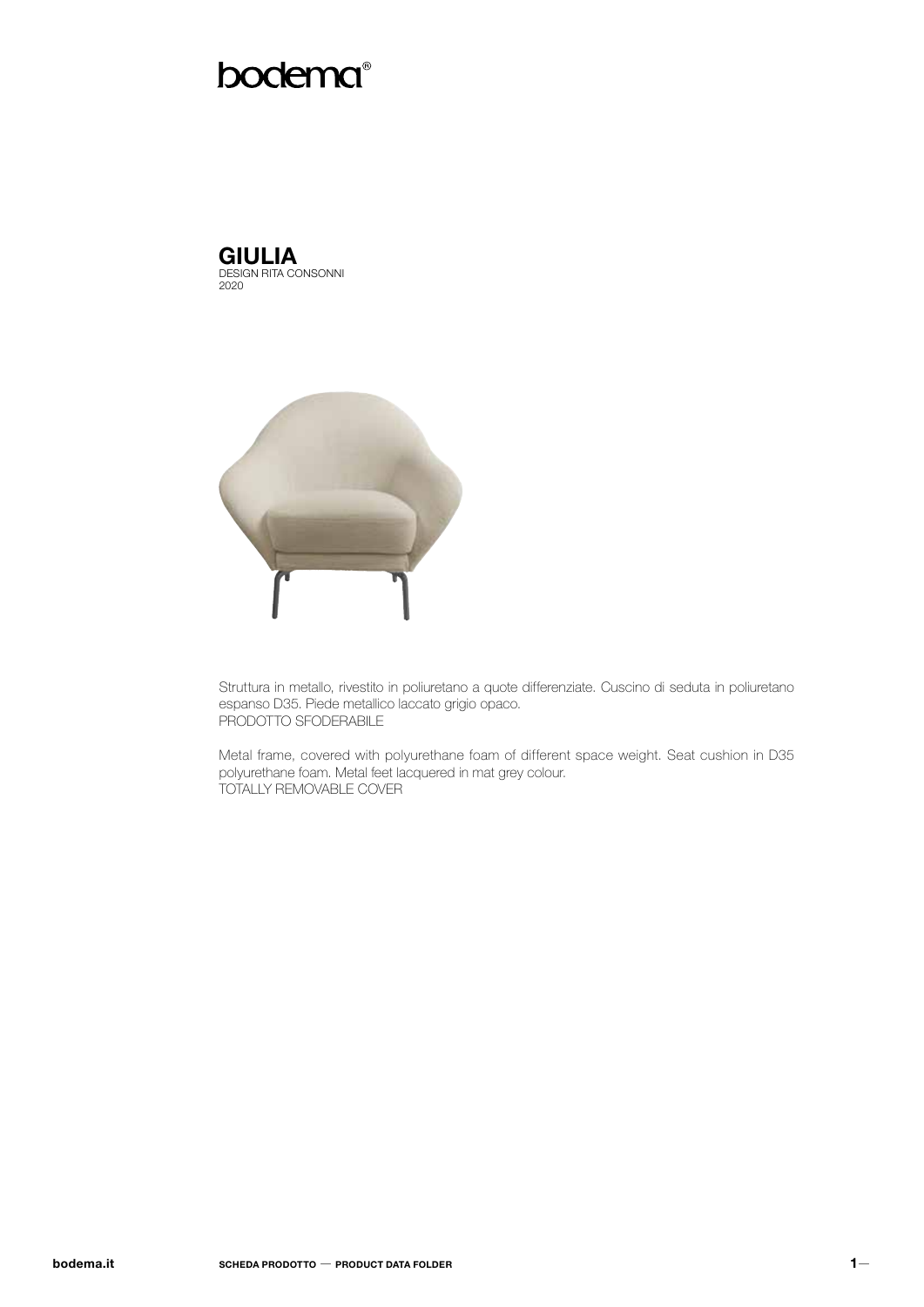### GIULIA DESIGN RITA CONSONNI

2020

GIU000 *armchair L90*



larghezza bracciolo 8 cm arm width 3 1 /8"

Bodema si riserva il diritto di apportare, senza preavviso, modifiche nei materiali, nelle finiture e nei disegni dei prodotti. — Bodema reserves itself the right<br>to make changes in terms of choice of the raw materials, th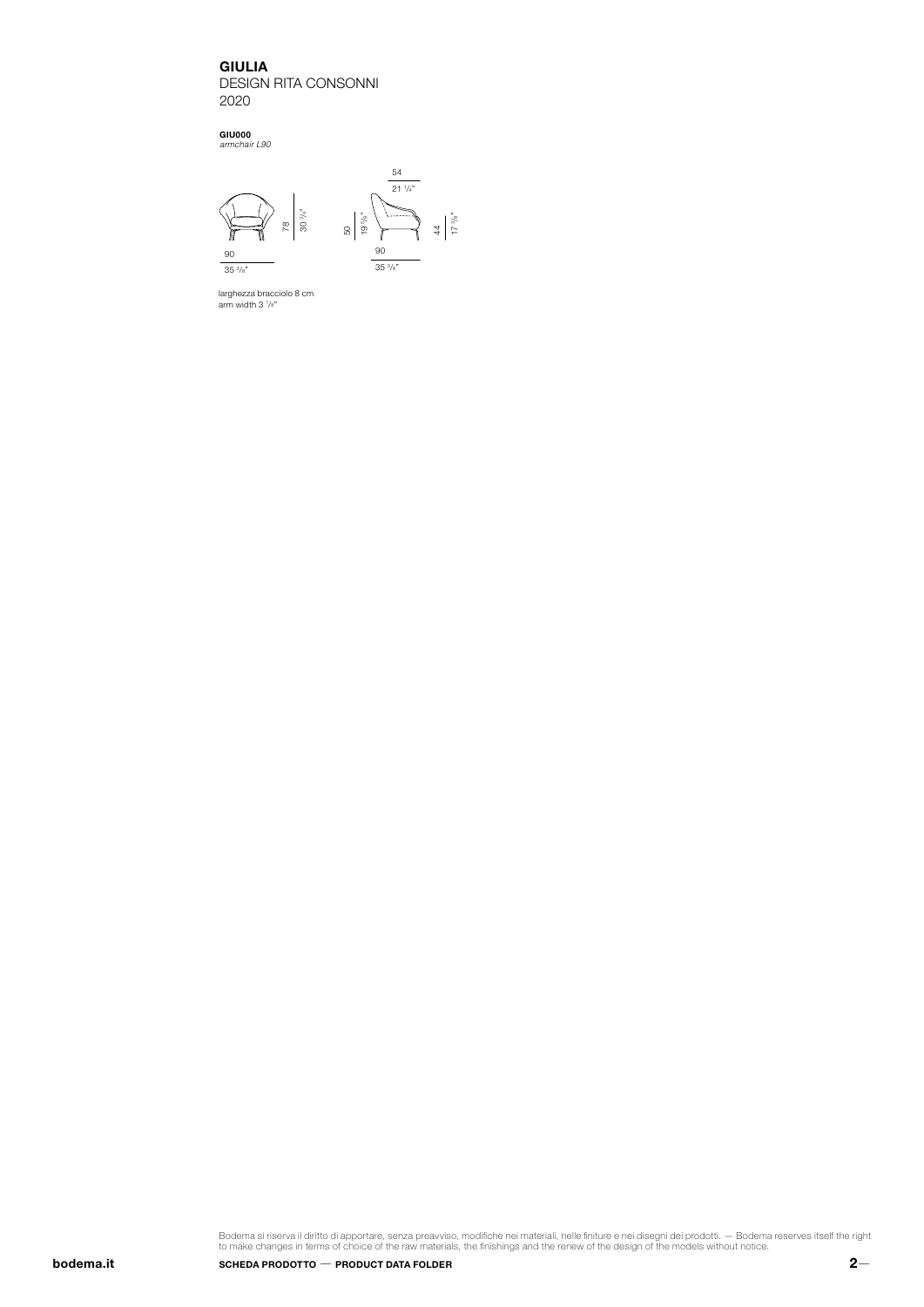# **bodema**®

**GIULIA**<br>DESIGN RITA CONSONNI<br>2020



# **MATERIALI IMPIEGATI**

1 STRUTTURA Ferro rivestita in poliuretano espanso 2 SEDUTA Poliuretano espanso D35

# **FINITURE**

3 PIEDINI Piede metallico laccato grigio opaco

### **USED MATERIALS**

1 STRUCTURE Iron covered with polyurethane foam 2 SEATS D35 polyurethane foam

# **FINISHES**

3 FEET Metal feet lacquered in mat grey colour